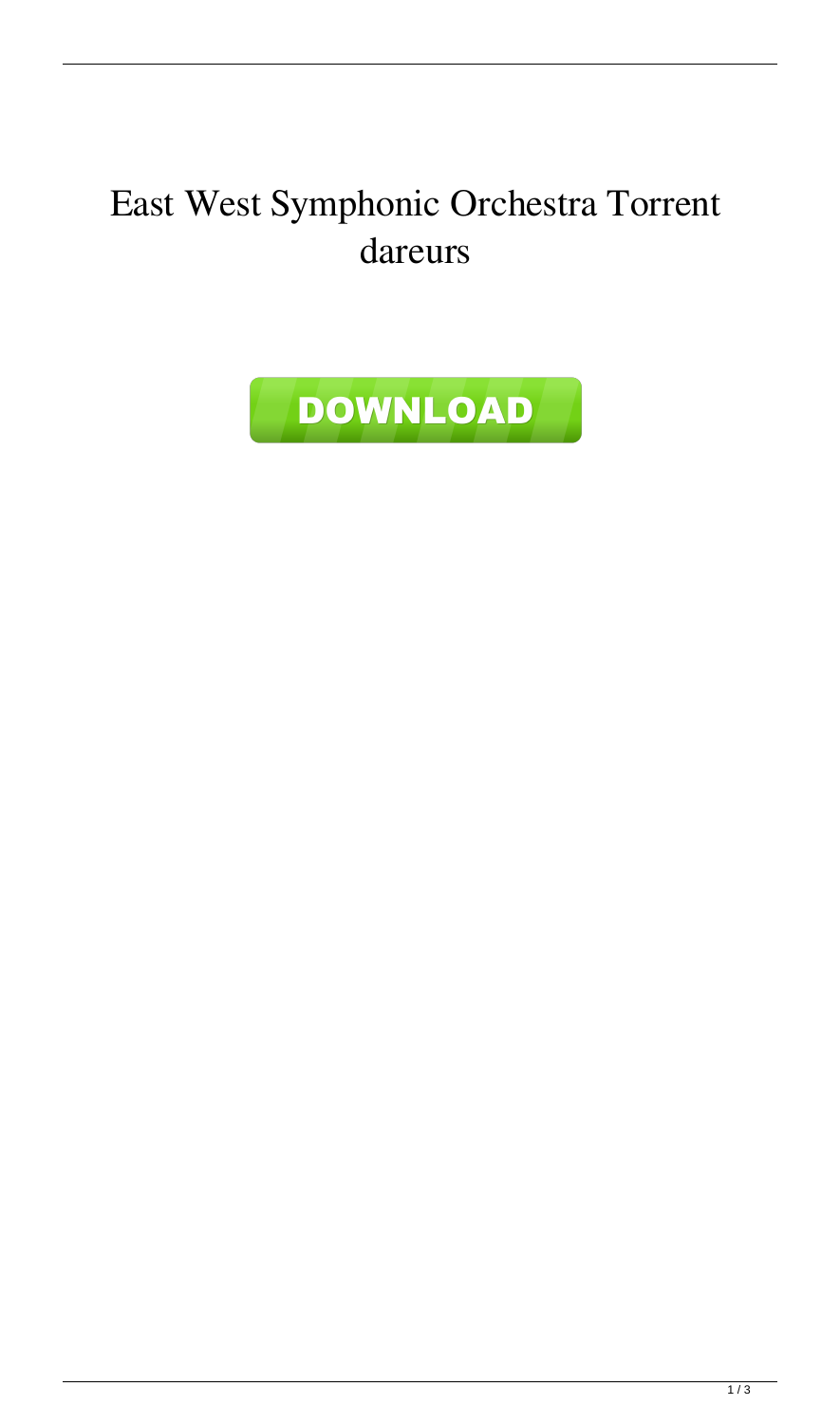Hans-Christoph Steininger (International Grammy Awards, Franz Liszt awards and Mercury awards). Symphonic Orchestra is a collection of four symphonies, which all exist and can be mixed and individually controlled within the same session. The sound library contains over 55 different orchestral instruments with a virtual orchestra of nearly 950 instruments and over 100 real world orchestral instruments and halls. The sound library was recorded in 4 different halls including: The Edinburgh Lowlands Concert Hall (UK) The Munich Residenzschloss (Germany) The Symphony Hall in Glasgow (UK) The Shanghai Concert Hall (China) Each hall was recorded at both standard and low-end levels. This also allows users to experiment with different blends and panning. Each of the four symphonies is accompanied by a complete orchestration and requires no pre-mixed sound effects. Additionally, they are all mixed with professional attention to sonic quality. Symphonic Orchestra offers recording quality instruments with amazing low-end resolution and detail. Every instrument is individually recorded at standard and low-end and all of these elements are completely editable. The Symphonic Orchestra sound library also includes piano rolls, midi files and midi controllers. These are highly editable and interactive. Pianos can be triggered by mouse clicks, midi notes, midi controllers and key presses. Each instrument in the sound library is completely editable and multi-sampled at a 24-bit rate allowing for maximum detail and flexibility. Every sound in the sound library has a fully editable master slider and there are multiple master sliders for each instrument allowing the user to control the tonal character of each individual instrument. The midi library is completely editable and each song contains up to 4 MIDI controllers which can be mapped to the midi synthesizer. All four symphonies can be triggered using MIDI controllers which allows for amazing performances with real instruments. The midi controllers in the symphonies are numbered from 1-4 and are mapped to the appropriate notes within the midi file. Details: 55 instruments and over 900 instruments are included in the sound library. Each instrument is recorded at 4 different locations and at both standard and low-end resolution levels. All the instruments have full editing facilities for position, volume, panning, and quality. 5 real world and over 100 virtual orchestral instruments and halls are included in the sound library.